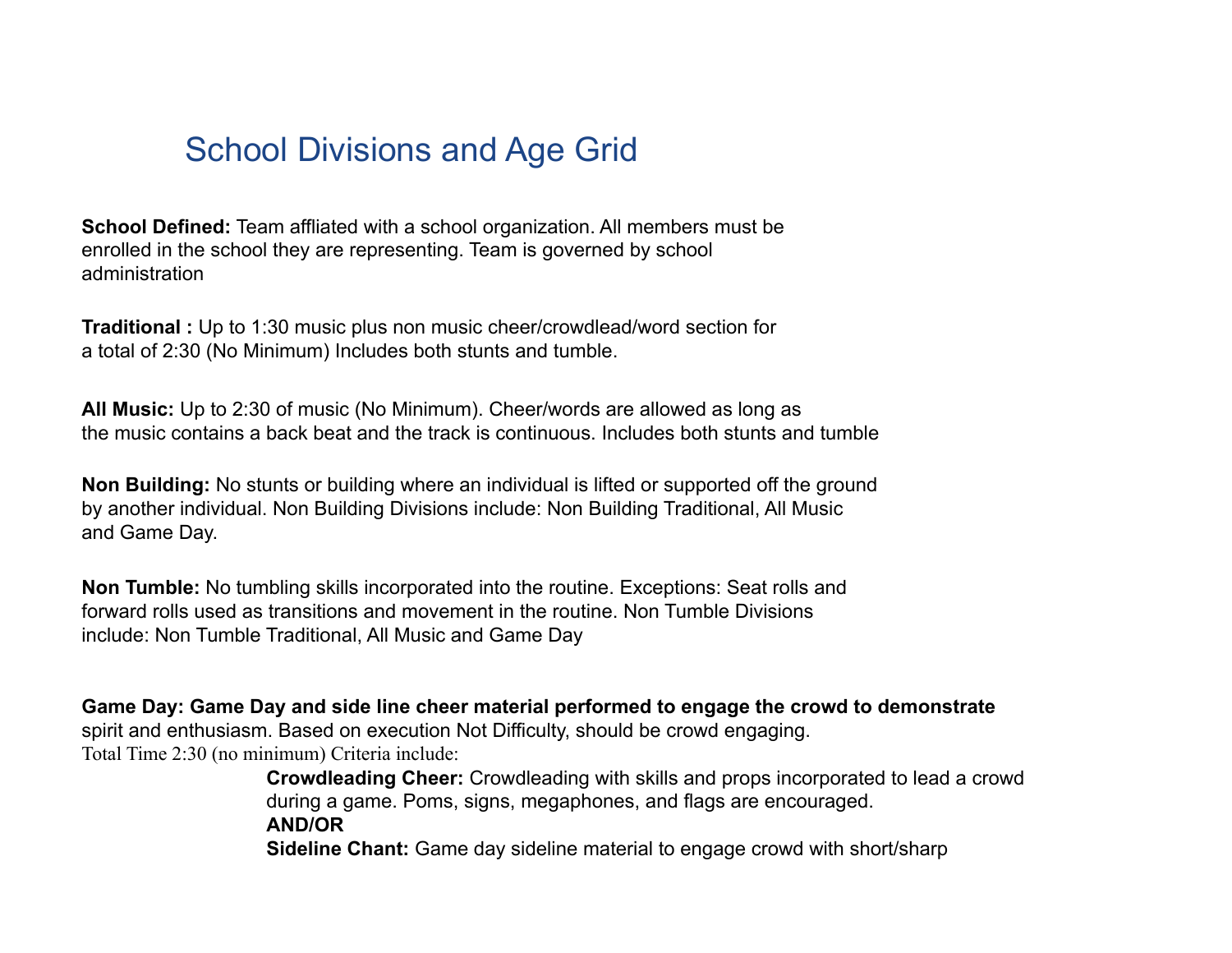words that are easy to follow. Poms, signs, megaphones and flags can be incorporated

**Band Dance/Cheer:** Band dance with recorded version of a band. Dance and movements should encourage fan involvement. May or may not incorporate cheer or words. Poms signs, megaphones and flags can be incorporated.

**Fight Song:** Traditional fight song with recorded version of a band. Motion placement and technique, spirit, engaging crowd and enthusiasm to simulate a true game day scenerio Poms, signs, megaphones, flags are encouraged.

**Overall:** Overall execution of elements, perfection of routine. Creative choreography with seamliess formations, fluid movements and spacing.

**School Rules:** NFHS/USA Cheer Rules

Elementary and Middle School Teams ARE NOT PERMITTED to execute basket or sponge multi base tosses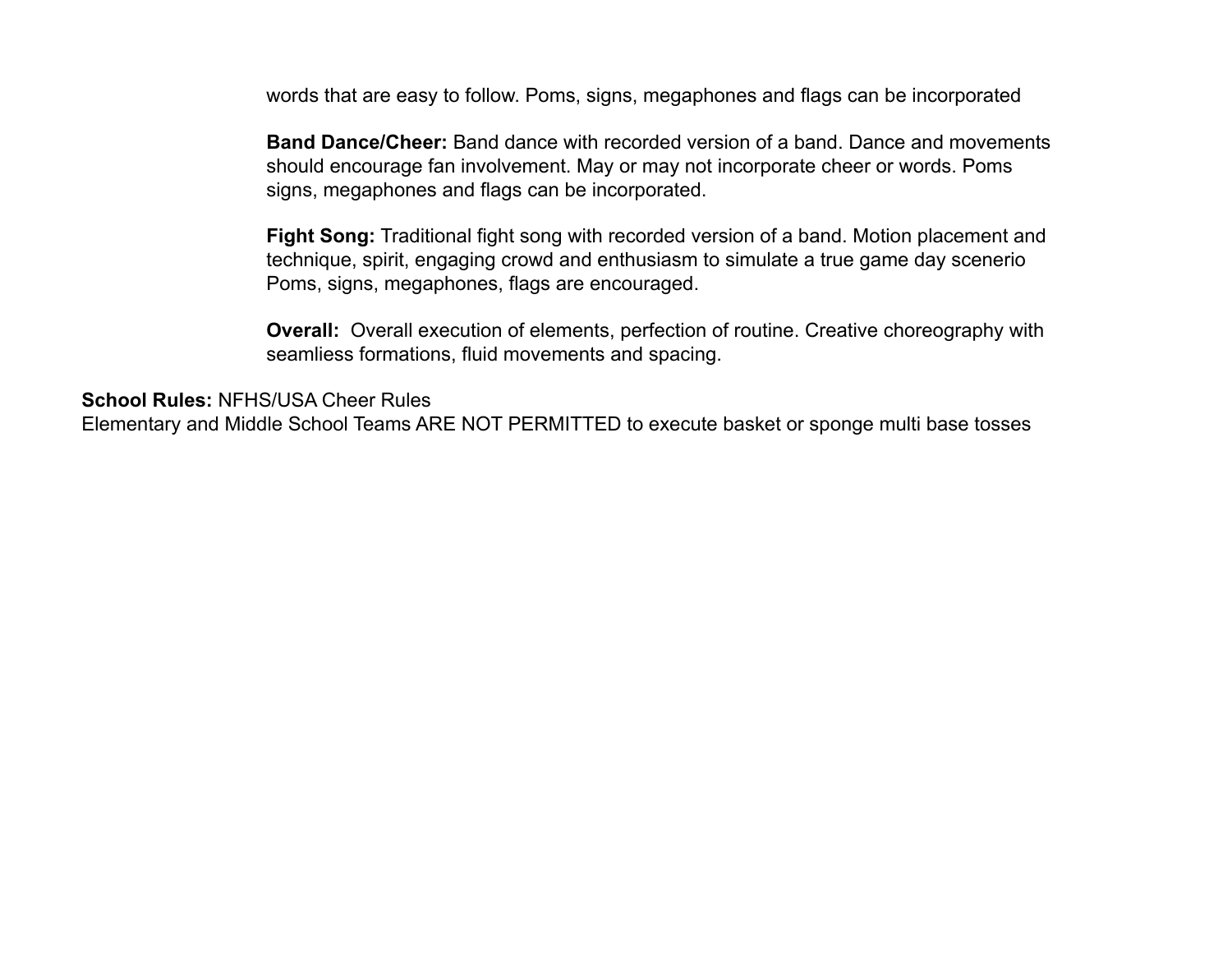| Level                | <b>Divisions</b>                                                                                                                                             | <b>Athletes</b>         | Grade           |
|----------------------|--------------------------------------------------------------------------------------------------------------------------------------------------------------|-------------------------|-----------------|
| Elementary           | Traditional<br>Non Building Trad<br>Non Tumble Trad<br><b>All Music</b><br>Non Building AM<br>Non Tumble AM<br>Game Day<br>Game Day NB<br>Game Day NT        | Female/Male<br>$5 - 36$ | 6 Grade - Below |
|                      |                                                                                                                                                              |                         |                 |
| <b>Middle School</b> | Traditional<br>Non Building Trad<br>Non Tumble Trad<br><b>All Music</b><br>Non Building AM<br>Non Tumble AM<br>Game Day<br>Game Day NB<br><b>Game Day NT</b> | Female/Male<br>$5 - 36$ | 8 Grade - Below |